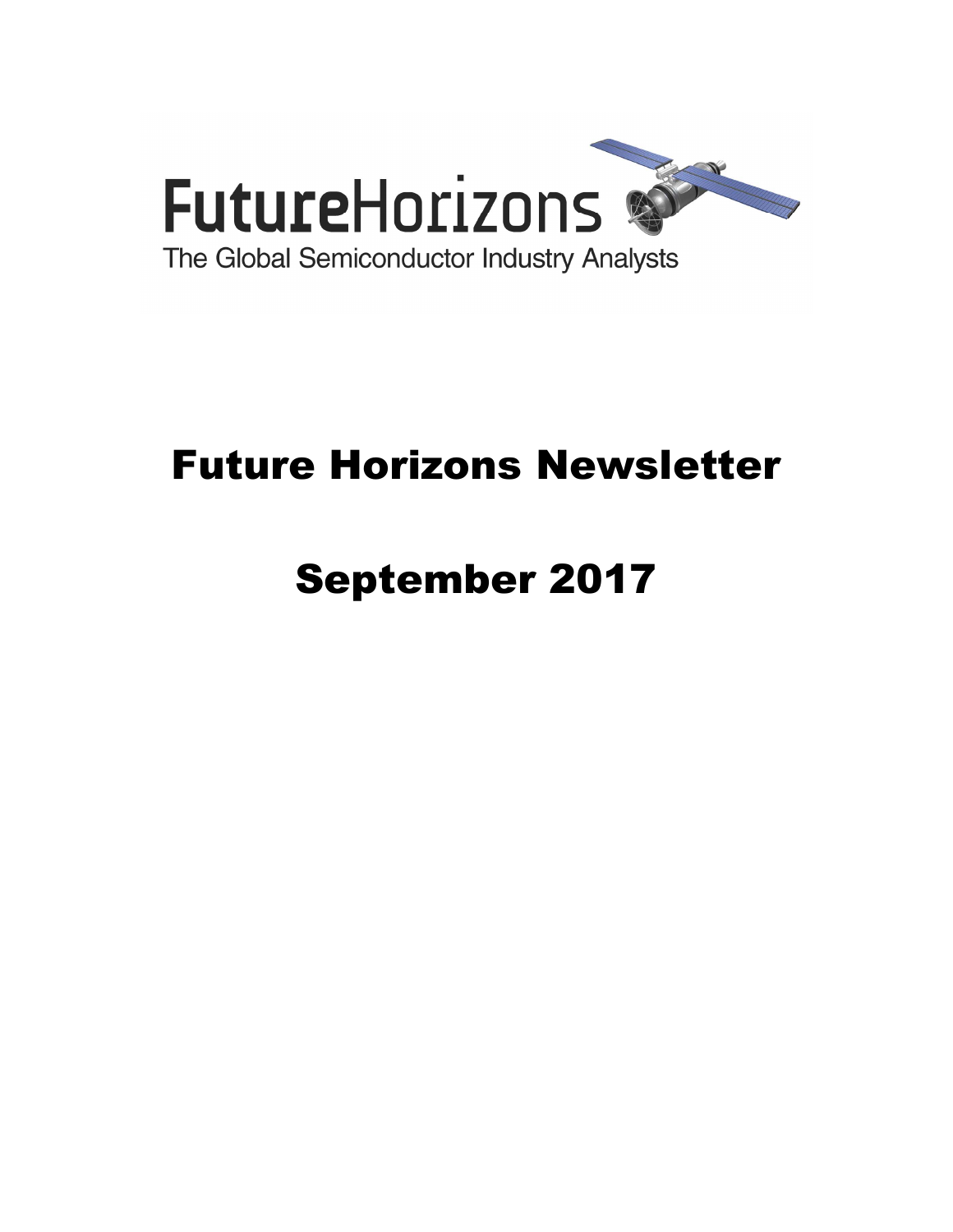## Contents Page

| <b>Industry News by Company</b>              | Page 03 - 06 |
|----------------------------------------------|--------------|
| <b>Industry News &amp; Trends</b>            | Page 07 - 08 |
| <b>East European News &amp; Trends</b>       | Page 09 - 10 |
| <b>World Economic Round Up</b>               | Page 11      |
| <b>Future Horizons &amp; Industry Events</b> | Page 12      |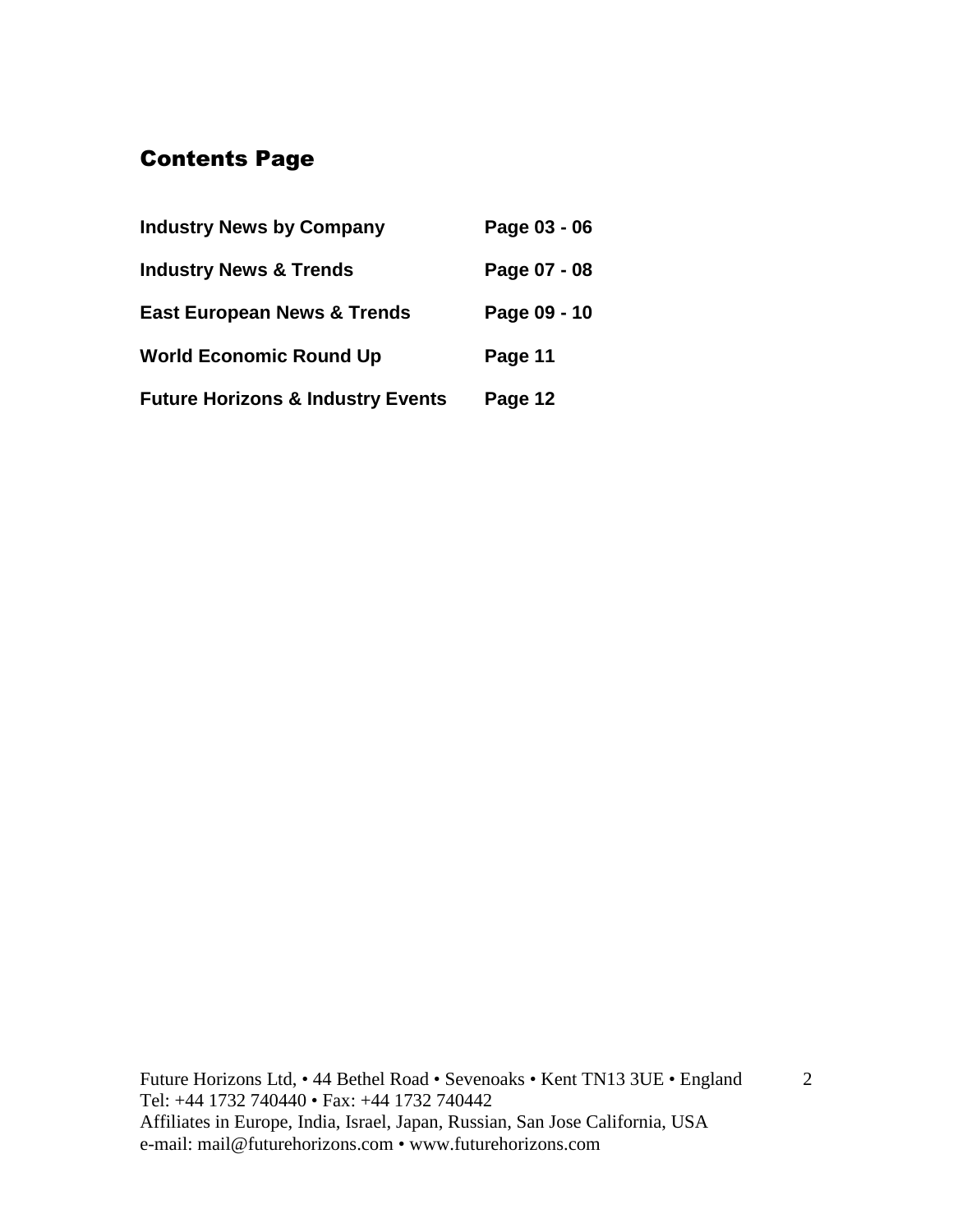#### Industry News By Company

#### **Alpha and Omega Semiconductor Announces License Agreement enabling New Power IC Products**

SUNNYVALE, Calif., Sept. 05, 2017 (GLOBE NEWSWIRE) -- Alpha and Omega Semiconductor Limited (NASDAQ:AOSL), a designer, developer and global supplier of a broad portfolio of power semiconductors ("AOS"), announced today that it has entered into a license agreement with STMicroelectronics that would enable AOS to expand into new markets for advanced low-voltage power IC products with multiple functionalities, primarily for applications in computer servers. The agreement allows AOS to develop, market and distribute products based on a specific digital multiphase controller technology developed and currently used by STMicroelectronics, and AOS will continue to improve and enhance the performance and capabilities of these products by combining its own power IC expertise with the licensed technologies under the agreement.

"We are excited by the new opportunities presented to AOS by this license agreement," said Mike Chang, the chief executive officer of AOS. "STMicroelectronics has made significant progress to develop multiphase controller technology to achieve optimal performance, programmability and ease-of-use, and we are pleased to be able to build on this progress and to provide existing and future customers with enhanced services and offerings. Furthermore, this license agreement demonstrates our commitment to execute our strategies to diversify our product offerings, particularly our focus to expand power IC products to new markets. By adding a low-voltage multiphase controller product line to our power IC and MOSFET products, AOS can offer a complete solution to customers in the burgeoning server market."

#### **CoolMOS™ P7 in SOT-223 combining performance and ease of use with a cost-effective package solution**

Munich, Germany – 22 August 2017 – Infineon Technologies AG (FSE: IFX / OTCQX: IFNNY) is expanding its recently launched CoolMOS™ P7 superjunction power MOSFET family with a SOT-223 package. The device has been developed as a one-toone drop-in replacement for DPAK. It is fully compatible with a typical DPAK footprint. The combination of the new CoolMOS P7 platform with the SOT-223 package is a perfect fit for applications such as charger for smartphones, laptop adapters, TV power supply, and lighting.

The new power MOSFET CoolMOS P7 is designed to address needs of the low power SMPS market. It offers excellent performance and ease-of-use, allowing designers to take advantage of improved form factors. It uses a price competitive superjunction technology, which results in a reduced overall Bill of Materials (BOM) on the customer side.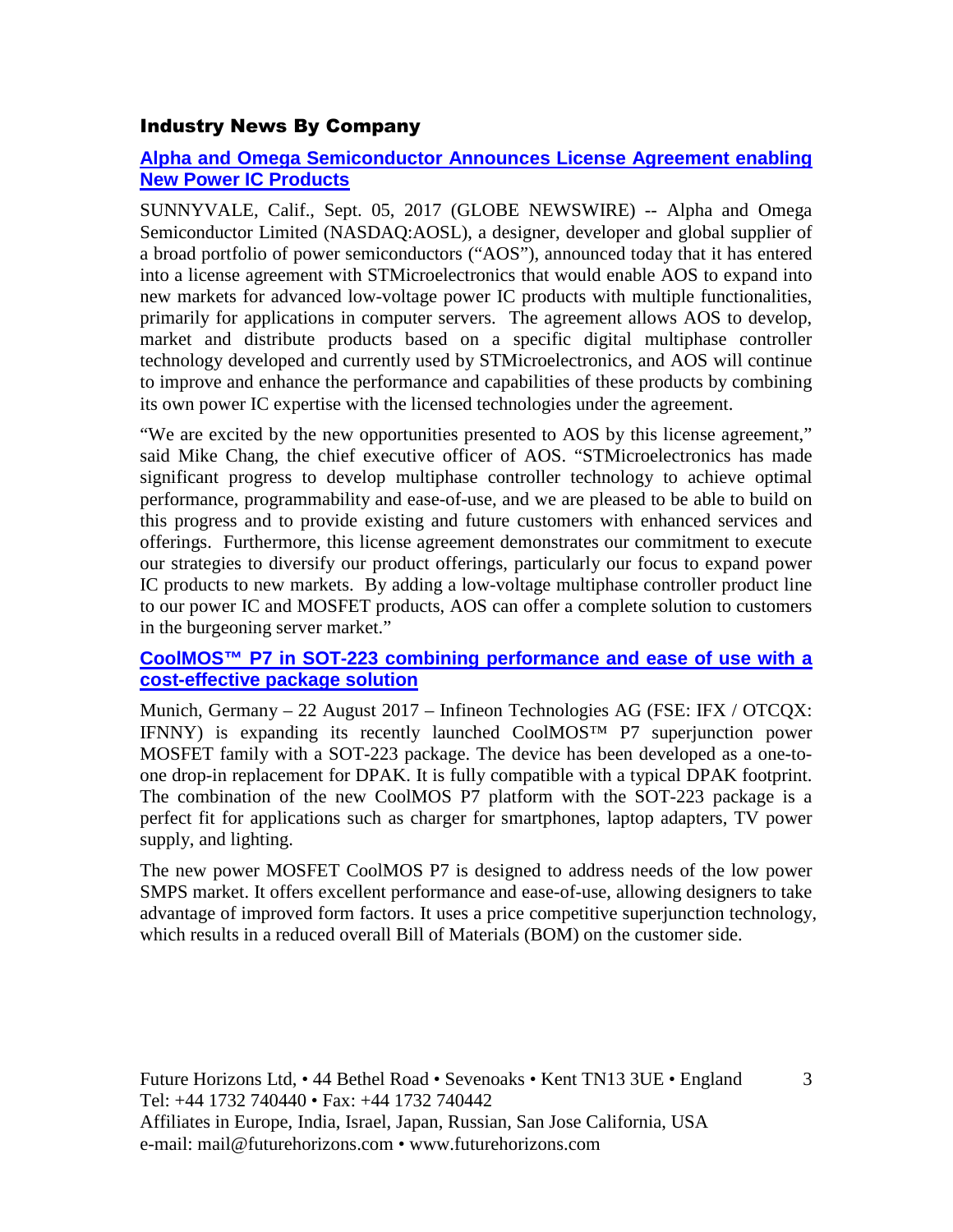#### **Cambricon employs Moortec's embedded PVT Monitoring Subsystem IP to their Artificial Intelligence (AI) and Machine Learning Chips**

Moortec, providers of complete In-Chip Monitoring PVT Subsystems today announced that Cambricon have used Moortec's 16FFC In-Chip Monitoring Subsystem IP in their artificial intelligence (AI) and machine learning chips.

"After a comprehensive investigation on almost all commercial solutions, we concluded that the PVT sensors from Moortec were the best IP solutions that can meet our chip requirements." said Dr. Daofu Liu, Vice Predent at Cambricon. "The Moortec PVT sensors were easy for integration and have been silicon-proven in many projects, which allows us to reduce time-to-market and project risk. Besides, the technical support from Moortec was also very prompt and effective"

#### **Huawei Armed With New AI-Enhanced Chipset for Battle With iPhone**

Chinese telecom giant Huawei Technologies Co. launched a new chipset with built-in artificial-intelligence capabilities to power its next-generation smartphones and take on rivals Apple Inc. AAPL 0.03% and Samsung Electronics Co.

Though Huawei is well known in the smartphone business—it is No. 3 world-wide behind Apple and Samsung—it is lesser known as a maker of chips for its own phones. The company says its new Kirin 970 chip will power its forthcoming Mate 10 smartphone, set to launch next month to compete against the coming 10th-anniversary iPhone.

#### **Infineon Strengthens Its Expertise In Voice-Controlled Human Machine Interface With Strategic Investment In XMOS**

Munich, Germany and Bristol, United Kingdom – 7 September 2017 – Cars, homes, industrial plants and consumer devices are rapidly becoming connected to the Internet: 3 years from now, 30 billion devices will belong to the Internet of Things (IoT). While today the interaction between humans and machines is mostly done by touch, the next evolutionary step of IoT will lead to the omni-presence of high-performance voice control. Infineon Technologies AG (FSE: IFX / OTCQX: IFNNY) wants to further develop its capabilities to shape this market segment. Complementing other partnerships, Infineon has made a strategic minority investment in XMOS Limited, a Bristol based fabless semiconductor company that provides voice processors for IoT devices. Infineon leads the recent USD 15 million Series-E funding round.

"Through this investment, Infineon will further explore the high potential of voice control and is well positioned to address future use cases like speaker authentication or contextual awareness" said Andreas Urschitz, President of the Power Management & Multimarket (PMM) Division at Infineon. The market for consumer devices with voicecontrolled human machine interface (HMI) such as digital home assistants is estimated to grow at a compound annual growth rate of 46 percent in the coming years, according to IHS (IHS Markit Digital assistants and AI, May 2017)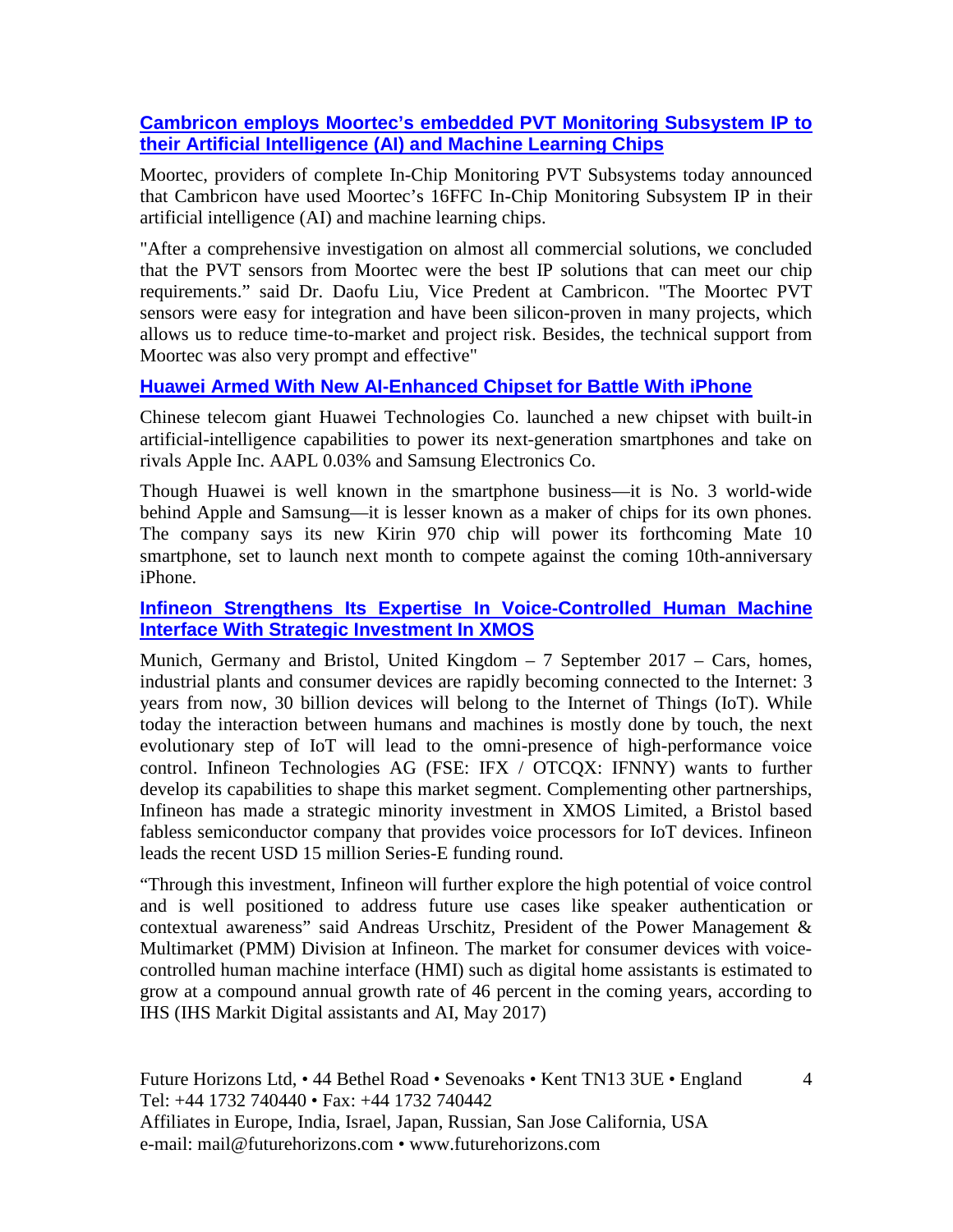#### **Lam Research Acquires Coventor**

In a move to expand its product portfolio, Lam Research has acquired Coventor, a provider of simulation and modeling solutions for the semiconductor and MEMS industries.

With the acquisition of Coventor, fab tool vendor Lam enters the simulation and modeling technology market. Coventor sells the so-called SEMulator3D modeling and analysis platform, which simulates a fab process flow. The "virtual fabrication" technology allows engineers to understand manufacturing effects early in the development process and reduce time-consuming and costly silicon learning cycles.

#### **Plasma-Therm And Trymax Partner To Distribute Resist Ashing Products In North America**

ST. PETERSBURG, Florida and NIJMEGEN, The Netherlands (Aug. 15, 2017) — Plasma-Therm LLC, and Trymax Semiconductor Equipment BV, announced today that they have entered into a distribution agreement for North America. The agreement gives Plasma-Therm the exclusive rights to distribute all of Trymax's NEO products for ashing applications.

Plasma-Therm and Trymax can now address all ashing, polymer removal and dry cleaning applications in the served markets, for all wafer sizes including 12 inches. This alliance will provide a full set of stripping technologies to customers in North America, from low temperature at 50 C to high strip rate at higher temperature.

"Partnering with Trymax allows Plasma-Therm to offer resist strip and ashing products which complement well our existing High Denisty Radical Flux (HDRF) technology which targets polymer removal and low damage surface treatment" commented Yannick Pilloux, business development manager at Plasma-Therm.

#### **STMicroelectronics to Showcase Smart Driving and IoT Offerings at electronica India 2017**

STMicroelectronics (NYSE: STM), a global semiconductor leader serving customers across the spectrum of electronics applications, is demonstrating its latest solutions for the Smart Driving and Internet of Things (IoT) at the 18th edition of electronica India in New Delhi, September 14-16 2017. The exhibition will showcase innovative products, solutions, and technologies combined with ample learning and networking opportunities to the electronics manufacturing industry.

Built on the theme of "ST is Making Everything Smarter", the Company will demonstrate its technologies and solutions for Smart Driving, Smart City/Homes, and Smart Things. These products are already enabling IoT ecosystem development in India and around the world.

A highlight of the event is a special exhibition highlighting ST's contributions to shaping the automotive electronics for the last 30 years. This showcase can be found at the e-Automotive pavilion in Hall No 11.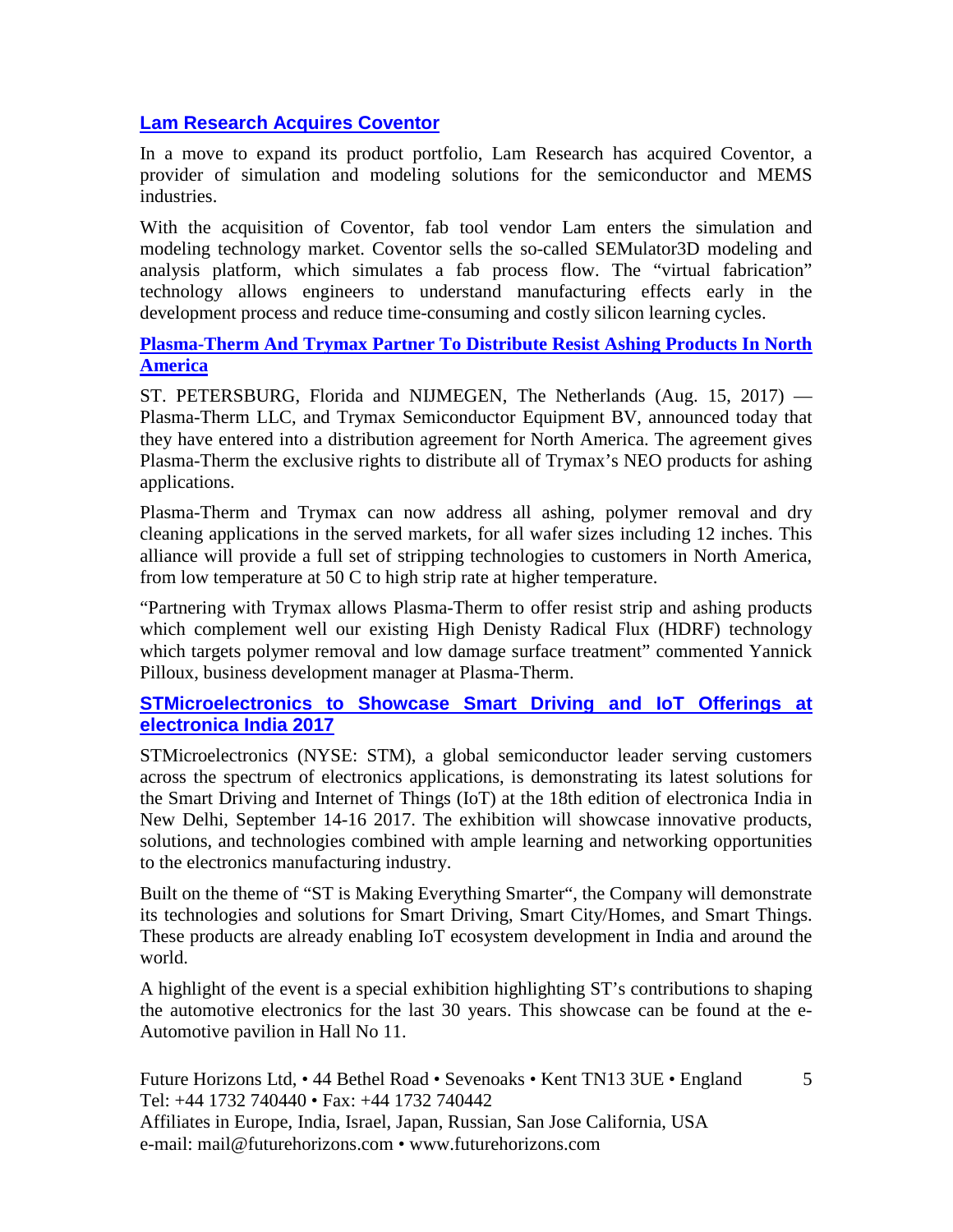#### **TMSC, ARM, Xilinx, Cadence Partner On 7-nm Process**

TAIPEI — Xilinx, ARM, Cadence, and TSMC have announced a partnership to build a test chip in 7-nm FinFET process technology for delivery next year that promises to speed data center applications.

The chip will be the first demonstration in silicon of Cache Coherent Interconnect for Accelerators (CCIX) enabling multi-core high-performance ARM CPUs working via a coherent fabric with off-chip FPGA accelerators, said the partners in a press statement.Accelerating applications in data centers is a growing requirement due to power and spaceconstraints. Applications such as big data analytics, search, machine learning, wireless 4G/5G, and network processing benefit from acceleration engines that move data effectively among various system components.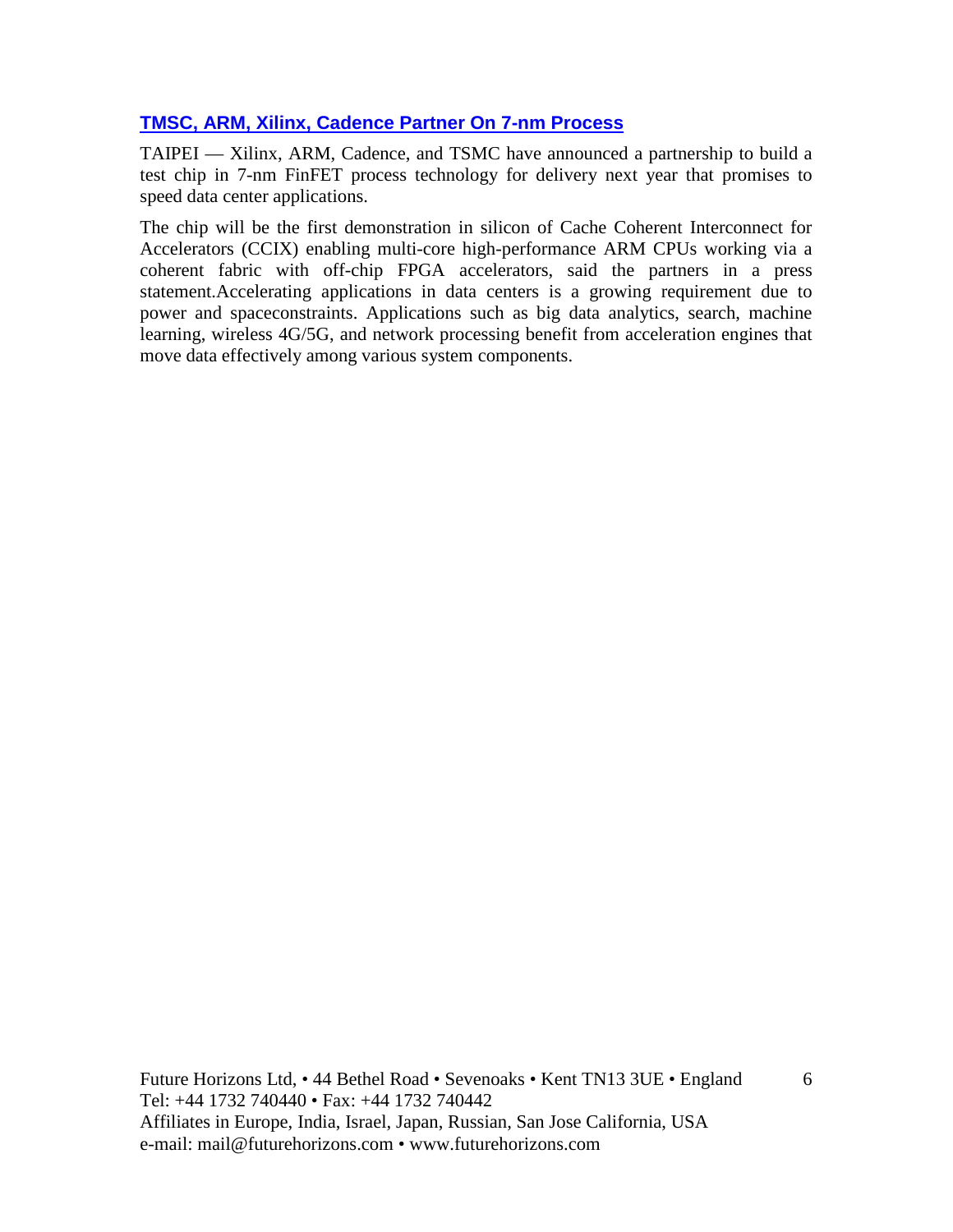#### Industry News & Trends

#### **5G Spans Last Mile to Handset**

SANTA CLARA, Calif. – 5G cellular will start with fixed-wireless services, lead to big changes in smartphones and ultimately rack up some staggering numbers, according to a keynote from a senior Ericsson engineer.

Verizon and AT&T have already announced plans to use 5G at 28 and 39 GHz as a lastmile access technology starting late next year. "It will be easier to plop a pole in a neighborhood than connect homes via fiber," said Dave Allen, a distinguished engineer at Ericsson speaking at Hot Interconnects last week.

Thanks in part to such services, Ericsson expects by 2027 more traffic will run over wireless than wired nets. The initial 5G fixed-wireless services will act as neighborhood extensions of carriers' core LTE networks.

#### Facebook Shows Smartphone AI

SAN JOSE, Calif. — Facebook is using OpenGL to deploy to smartphones' visual effects created with machine learning. The open API is delivering solid performance across iOS and Android phones; however, a lead developer called for a move to more modern Vulkan or Metal APIs to ease mobile graphics programming.

That was one of several news nuggets from @Scale, the social network's event targeting software engineers. In other developments, an exhibitor showed a copper alternative to solder, a startup demoed its 16-lens camera, and an academic described progress using DNA for computer storage.

Facebook runs the event in various cities to spawn a collaborative ecosystem using opensource software to solve some of the biggest issues plaguing big data centers.

#### DARPA's ICECool Chills 3-D Stacks

LAKE WALES, Fla. — The Defense Advanced Research Projects Agency's Intrachip/Interchip Enhanced Cooling (ICECool) program, which teamed IBM and the Georgia Institute of Technology to solve the liquid cooling problem for 3-D chip stacks, has yielded an approach that uses an insulating dielectric refrigerant instead of water. Researchers who worked on the prototype say the approach will lower the cost of cooling supercomputer CPUs by pumping refrigerants through microfluidic on-chip channels and will cool the interior of even the thickest 3-D chip stacks by safely running refrigerants between each die.

DARPA's Intrachip/Interchip Enhanced Cooling (ICECool) program sought to overcome the limitations of remote cooling with 'embedded' thermal management using microfluidic cooling inside the substrate, chip, or package.

 "Our prototype was an eight-core based Power7 supercomputer with microfluidic channels etched in its backside to remove heat, sitting alongside an air-cooled Power7 supercomputer for comparison," said Tim Chainer, principal researcher at IBM's Thomas J. Watson Research Center (Yorktown Heights, N.Y.), told EE Times in an interview.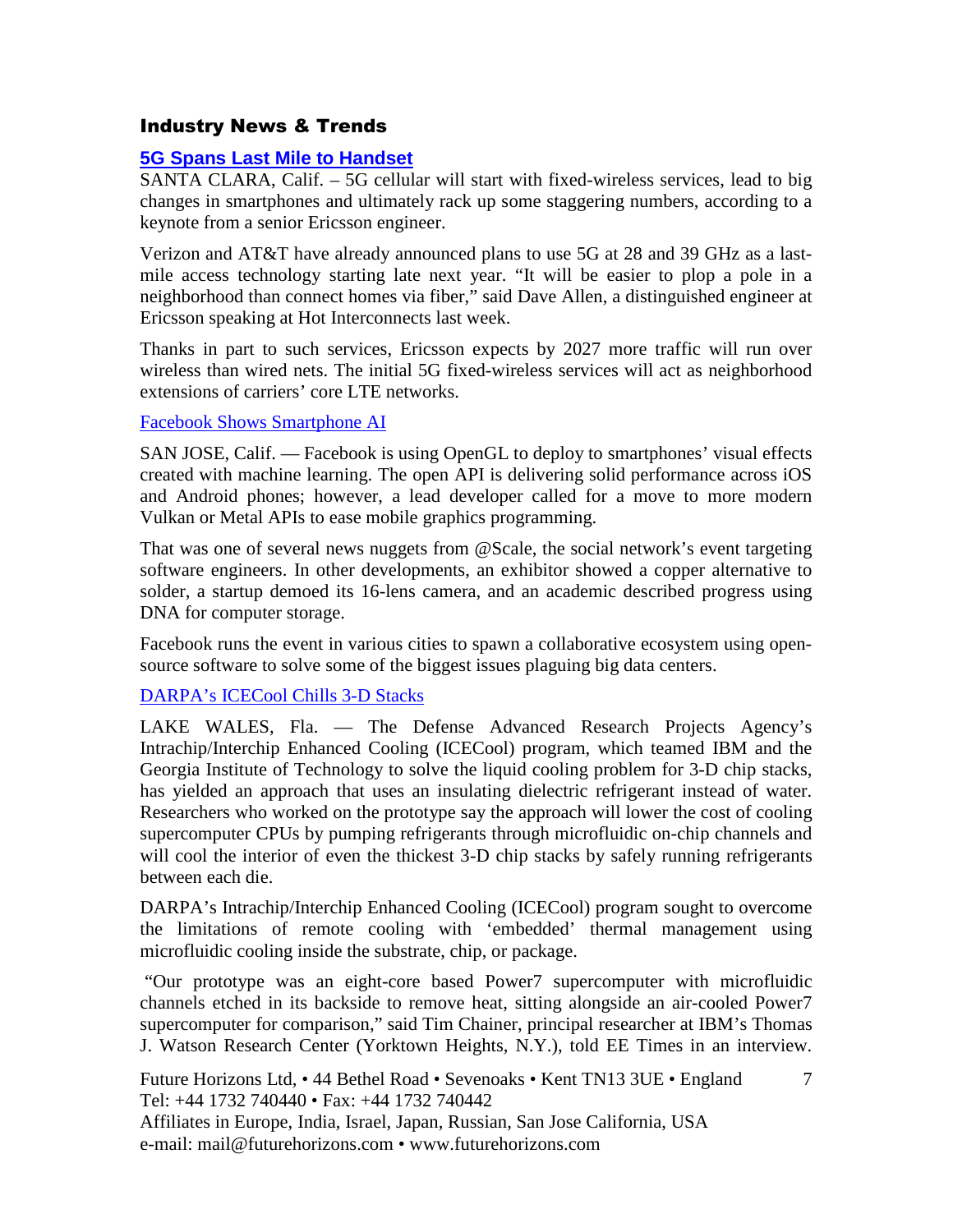"The resultant improvements lowered junction temperatures by  $25^{\circ}C$  [44 $^{\circ}F$ ] while using 7 percent less power and a much simpler cooling infrastructure. We also aim to overcome the scaling limits of Moore's Law by enabling 3-D chips to be stacked to any height," said Chainer, whose team worked with IBM Research colleagues in Zurich, with support from researchers at Georgia Tech.

#### **Newly-Discovered Semiconductor Dynamics May Help Improve Energy Efficiency**

Researchers examining the flow of electricity through semiconductors have uncovered another reason these materials seem to lose their ability to carry a charge as they become more densely "doped." Their results, which may help engineers design faster semiconductors in the future, are published online in the journal ACS Nano.

Semiconductors are found in just about every piece of modern electronics, from computers to televisions to your cell phone. They fall somewhere between metals, which conduct electricity very well, and insulators like glass that don't conduct electricity at all. This moderate conduction property is what allows semiconductors to perform as switches and transistors in electronics.

The most common material for semiconductors is silicon, which is mined from the earth and then refined and purified. But pure silicon doesn't conduct electricity, so the material is purposely and precisely adulterated by the addition of other substances known as dopants. Boron and phosphorus ions are common dopants added to silicon-based semiconductors that allow them to conduct electricity.

#### **Movandi Optimizes Mmwave 5G Front Ends**

Anyone who has visited the Movandi website already knew the high-profile startup was working on technology for high-frequency millimeter-wave (mmWave) bands. The company finally emerged from stealth mode, providing a few more particulars on its portfolio of products for 5G base stations and similar products.

The company expects its technology, branded as BeamX, will make it far easier and less expensive to create customer premise equipment (CPE) for 5G wireless networks and satellite communications systems.

Radio technology for wireless networks operating at 6 GHz and below is fairly well understood. Around the world, additional bands of spectrum have been set aside for 5G network use, including frequencies from 26 GHz to 40 GHz – millimeter wave bands.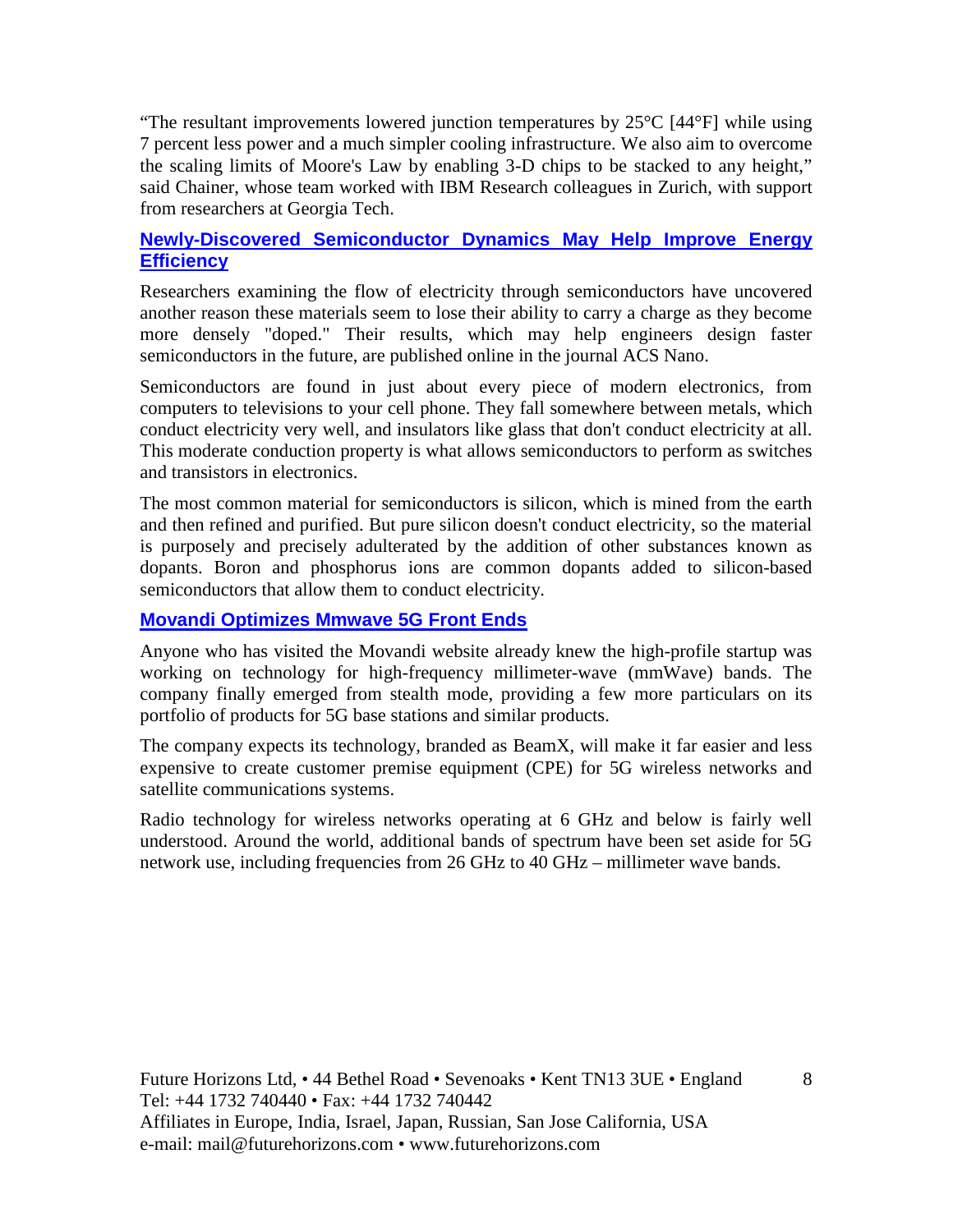#### East European News & Trends

#### **Russia's First "Smart Factory" To Open Later This Year**

Russia's first "smart factory" is slated for launch by the end of this year in Rybinsk, in the Yaroslavl region north of Moscow. It will become a test range to fine-tune and commercialize domestic innovative solutions for industry which are expected to pave the way for developing a new model of industrial management in this country. The factory will be based at UEC – Gas Turbines, a large industrial company formerly known as Saturn and even earlier Rybinsk Engines.

As part of this test range project, IT solutions by Russian developers will be used to manufacture complex products, such as engine components. It is not another technopark where developers work separately from real industry, the project owners emphasized. It is going to be collaboration with UEC – Gas Turbines' highly skilled staff, using well developed infrastructure.

All parts of the "smart factory" will be fully automated, turning the premises into a "Lego" kind of industrial site with all production lines easily upgradable and refocused. Industrial Internet of Things (IoT) solutions are at the heart of a self-contained system that will run all subsystems within the project. Management will be fully renovated, based on advanced product lifecycle management (PLM) approach that is expected to ensure integration with logistics and servicing centers, and provide feedback.

#### **High-Tech Road Revs Up Driverless Testing In Moscow**

Driverless cars are already appearing on public roads around the world, and Russian developers also have the ambition to introduce self-driving technology to consumers.

Yandex recently posted a YouTube video showing the test of its driverless vehicle prototype, and state-owned KAMAZ plans to unveil a driverless truck during the 2018 World Cup.

This week, a new road for self-driving cars was launched in Moscow. It's only 400 meters long, and imitates city streets with signs, bus stops, and pedestrian pathways.

#### **Sberbank Seeks New In-Memory Tech Solutions, Launches Competition**

Sberbank, Russia's largest national savings bank, has announced a competition for Russian-based IT developers to create new prototype solutions enabling the provision of financial services in real time.

The bank is leaving it to competition participants to pick areas of solutions applications. The only strict requirement is for developers to tap into in-memory technology (inmemory data grid or in-memory computing).

Coming up with Internet of Things (IoT) and/or artificial intelligence (AI) based solutions will be a plus, Sberbank pointed out.

9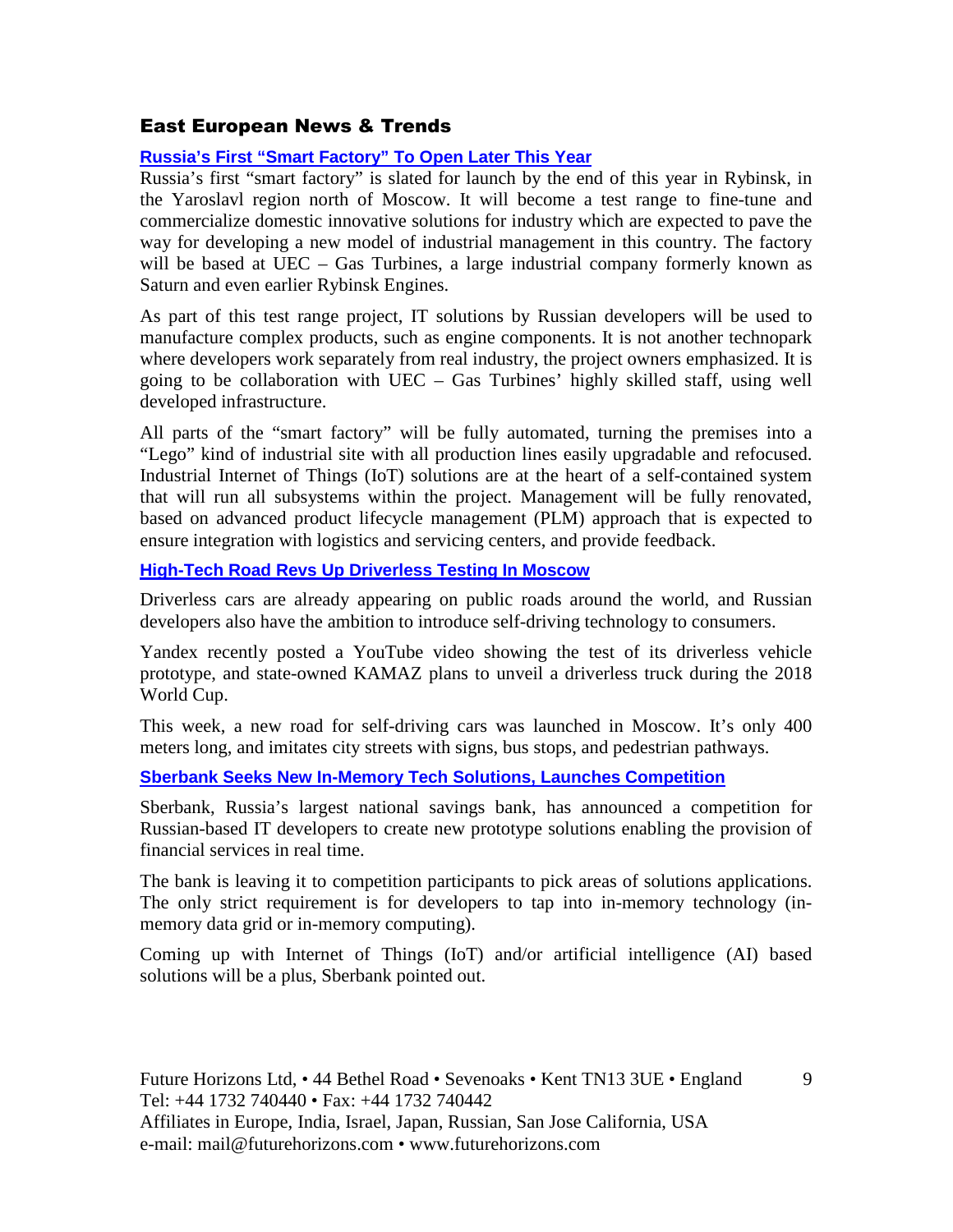#### **St. Petersburg Start-Up Makes Inroads Into Bavarian Market**

Data MATRIX, a St. Petersburg start-up developing clinical data processing solutions, has opened a rep office in Munich, in southern Germany, and joined the Bavarian biotech cluster, Russian portal Firrma.ru reported, citing a source in the start-up.

Data MATRIX is reportedly expecting the new office to facilitate the Russian company's interaction with international customers. The start-up also hopes to find prospective partners among Bavarian cluster resident companies.

The St. Pete start-up will offer its new clients the company's existing products and services, as well as its new R&D product for clinical trial control called CTMS.

#### **Russian Fintech Start-Up In UK Plans Expansion**

Revolut, a UK-based start-up of Russian origin operating in the fintech sector, earlier this year raised \$66m from a consortium of venture funds to support a major expansion in Asia and North America, and also to develop new services enabling customers to use cryptocurrencies.

Revolut offers a MasterCard banking card with accounts in three different currencies which are managed through a mobile app. Using the Revolut solution also enables clients to send money to a variety of MasterCard and other accounts.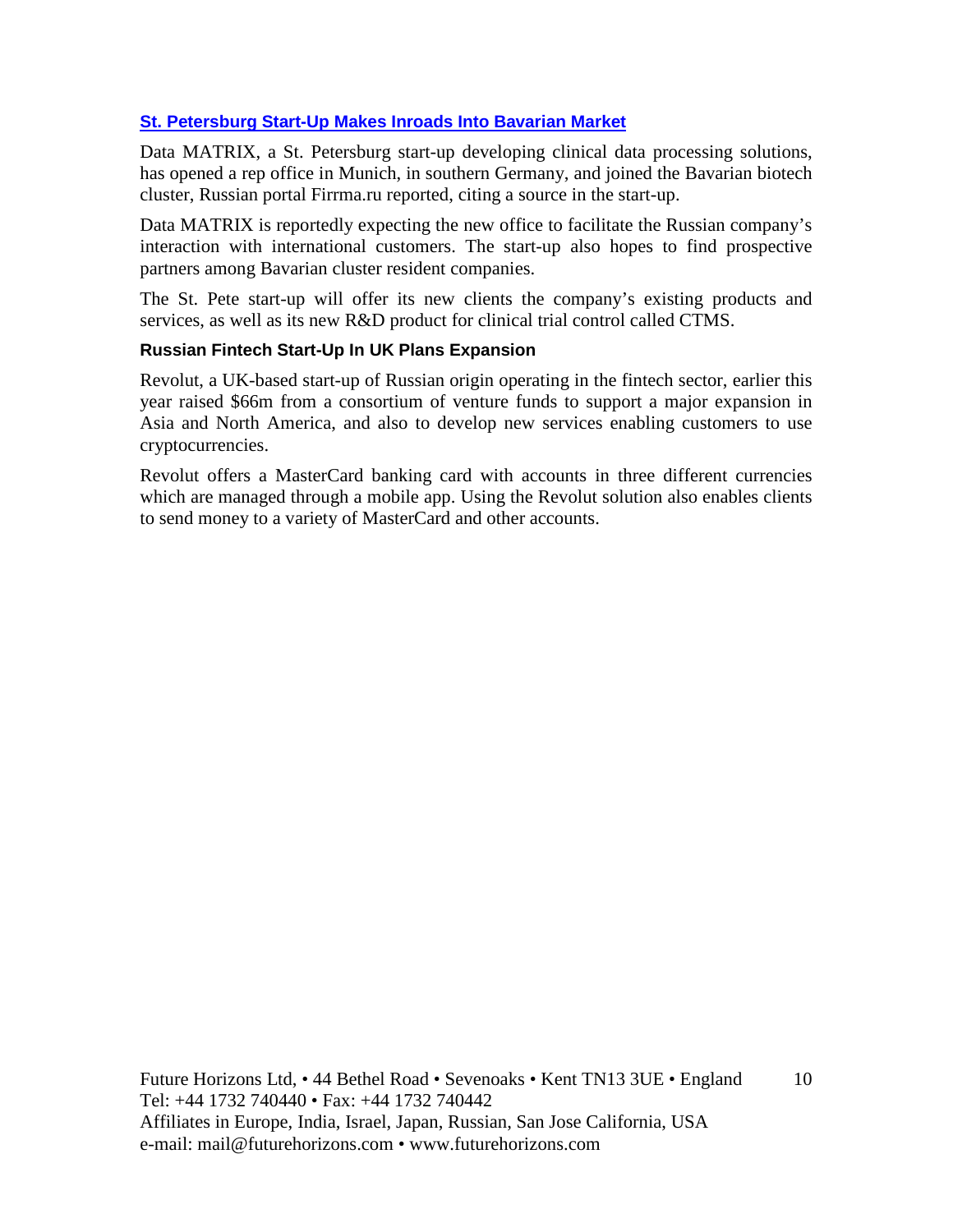#### World Economic Round Up

Finland's economy suffered its worst performance in five years in the second quarter of the year, falling into contraction for the first time since the depth of its woes back in 2012. A measure of adjusted year on year GDP fell 0.5 percent in the three months to June, down from growth of 2.5 percent at the start of the year. Outside the southern European member states, Finland has been one of the worst performing economies in the single currency area over the last decade. The country has struggled to adjust to the decline of its powerhouse industries such as paper and downfall of national telecoms champion Nokia.

**The latest economic news by country to include USA, Europe, UK, Japan, China, Asia Pacific and India can be found each month in our Semiconductor Monthly Report.**